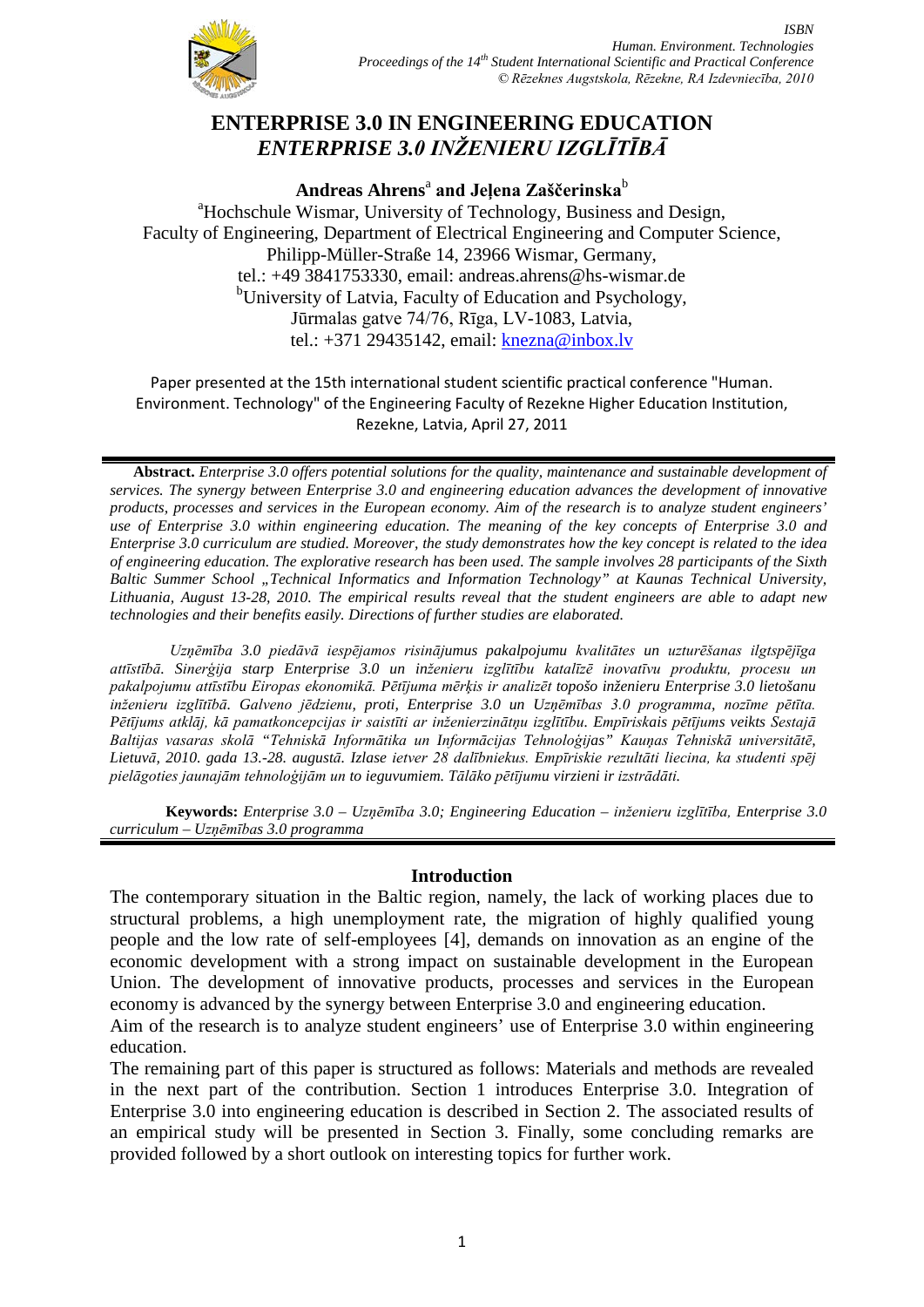#### **Materials and methods**

The analysis of student engineers' use of Enterprise 3.0 within engineering education on the pedagogical discourse involves a process of analyzing the meaning of the key concepts "Enterprise 3.0" and "Enterprise 3.0 curriculum". Moreover, the study demonstrates how the key concepts are related to the idea of "engineering education". The study presents how the steps of the process are related: defining Enterprise  $3.0 \rightarrow$  determining Enterprise 3.0 curriculum in engineering education  $\rightarrow$  empirical study within a multicultural environment. The methodological foundation of the present research is formed by the System-Constructivist Theory based on Parsons's system theory [15] on any activity as a system, Luhmann's theory [9] on communication as a system, the theory of symbolic interactionalism [12] and the theory of subjectivism [8]. The System-Constructivist Theory emphasizes that human being's point of view depends on the subjective aspect [10]: everyone has his/her own system of external and internal perspectives that is a complex open system [2], and experience plays the central role in a knowledge construction process [10]. Therein, the subjective aspect of human being's point of view is applicable to the present research to analyze student engineers' use of Enterprise 3.0 within engineering education.

#### **Results and Discussion 1. Defining Enterprise 3.0**

Enterprise 3.0 is defined to be an ideal organization for the  $21<sup>st</sup>$  century to form new business functions of collaboration with the focus on information sharing within the enterprise and the eco-system partners [13].

"Organization" and "agency" are used synonymously in many publications. However, the distinctive use of these terms is emphasized by Barker [3]. Organization is a social arrangement which pursues collective goals, controls its own performance, and has a boundary separating it from its environment [19], thereby influencing or limiting the choices and opportunities that individuals possess [3] whereas agency refers to the capacity of individuals to act independently and to make their own free choices [3]. Hence, Enterprise 3.0 is an agency based on the practice of curriculum [5].

Moreover, the paradigm shift from socialization within Web 2.0 to peer contribution within Web 3.0 reveals the elements of Enterprise 3.0 determined as online networks.

Online networks as a form of peer contribution today bring a dimension to the Web that goes beyond simple links between pages; they add links between people, between communities [21] and between organizations. In such a network, direct links will typically point to our closest friends and colleagues, indirect links lead to the friends of a friend, and etc.

A network on the Web is typically the result of employing some software that is intended to focus on building an online community and, consequently, organization for a specific purpose [21]. Social networks connect people with common interests and may be as simple as a blog, or as complex as Facebook or MySpace for mostly private applications, as LinkedIn or Xing for professional applications, or as Twitter for both. The primary impact that the current Web developments are having in this area are that connecting people, communities and organizations constantly becomes easier, and it is not difficult anymore to maintain a professional or personal network of buddies worldwide. Yet another impact is that a social network may open up novel sources of revenue, in particular through advertising. Finally, Vossen [21] underlines that technology enables functionality, which as a "byproduct" leads to data collections, and users have a new tendency to socialize over the Web, by exploiting that functionality and the technology.

#### **2. Enterprise 3.0 in Engineering Education**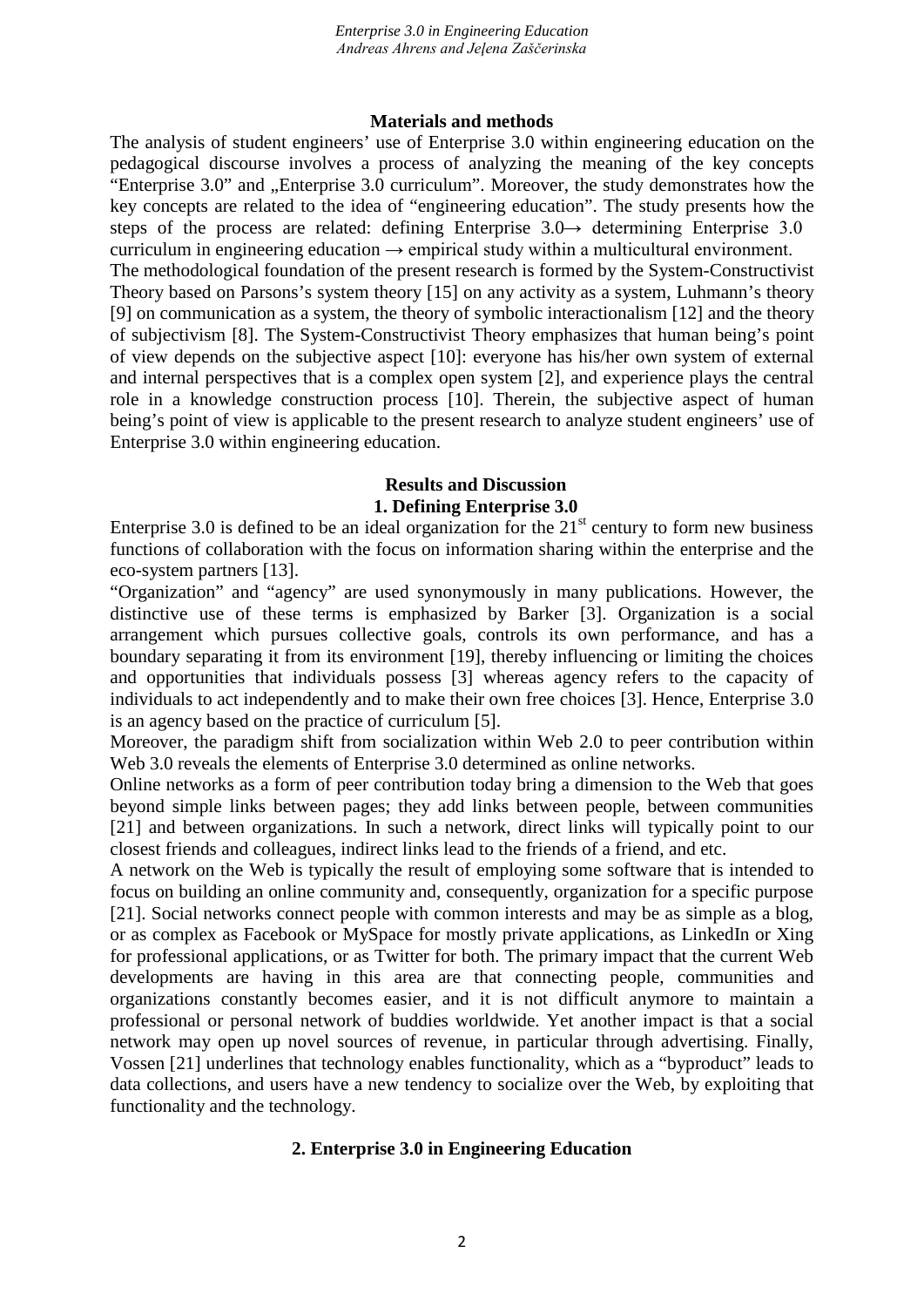In education business students are traditionally concerned with business applications of Web 2.0 techniques and technologies, namely, corporate blogs, wikis, feeds and podcasts [21]. In turn, engineering students are associated with the infrastructure and functionality dimensions of Web 3.0. However, all the Web 3.0 dimensions, namely, the infrastructure dimension, the functionality dimension, the data dimension, and the social (or socialization) dimension as depicted in Figure 1, contribute to engineering students' use of Enterprise 3.0.



*Fig.1.***Four dimensions of Web 3.0**

Enterprise 3.0 in engineering education focuses on a central, organizing stance regarded as curriculum [18]. The Enterprise 3.0 curriculum in engineering education comprises its aim, objectives, content and procedural aspect. Moreover, the curriculum centres on the possibilities for the co-construction and co-production of innovation, rather than on innovation as simply educator transmitted or simply engineering student created [17]. Hence, curriculum is centred on the process design [16].

Thus, the pedagogical aim of the Enterprise 3.0 curriculum in engineering education is to foster students' enterprise capability and to promote students' capability to cope with their own problems in all spheres of life in a knowledgeable and enterprising way while studying in an engineering educational institution [14]. The main objective in use of Enterprise 3.0 in engineering education is to actively involve the student engineers as prospective employees in the life of Enterprise 3.0 [18] by providing innovative opportunities and organizing student engineers' cognitive activity. The content of the Enterprise 3.0 curriculum focuses on analysis of online networks of Enterprise 3.0 technologies. A integration of Enterprise 3.0 into the central process of curriculum, namely, teaching and learning, [7] in engineering education is provided by peer-learning [23]. Use of Enterprise 3.0 is implemented gradually, namely, from teaching in Phase 1 to learning in Phase 3 through peer-learning in Phase 2 as shown in Figure 2 by Zaščerinska and Ahrens [23].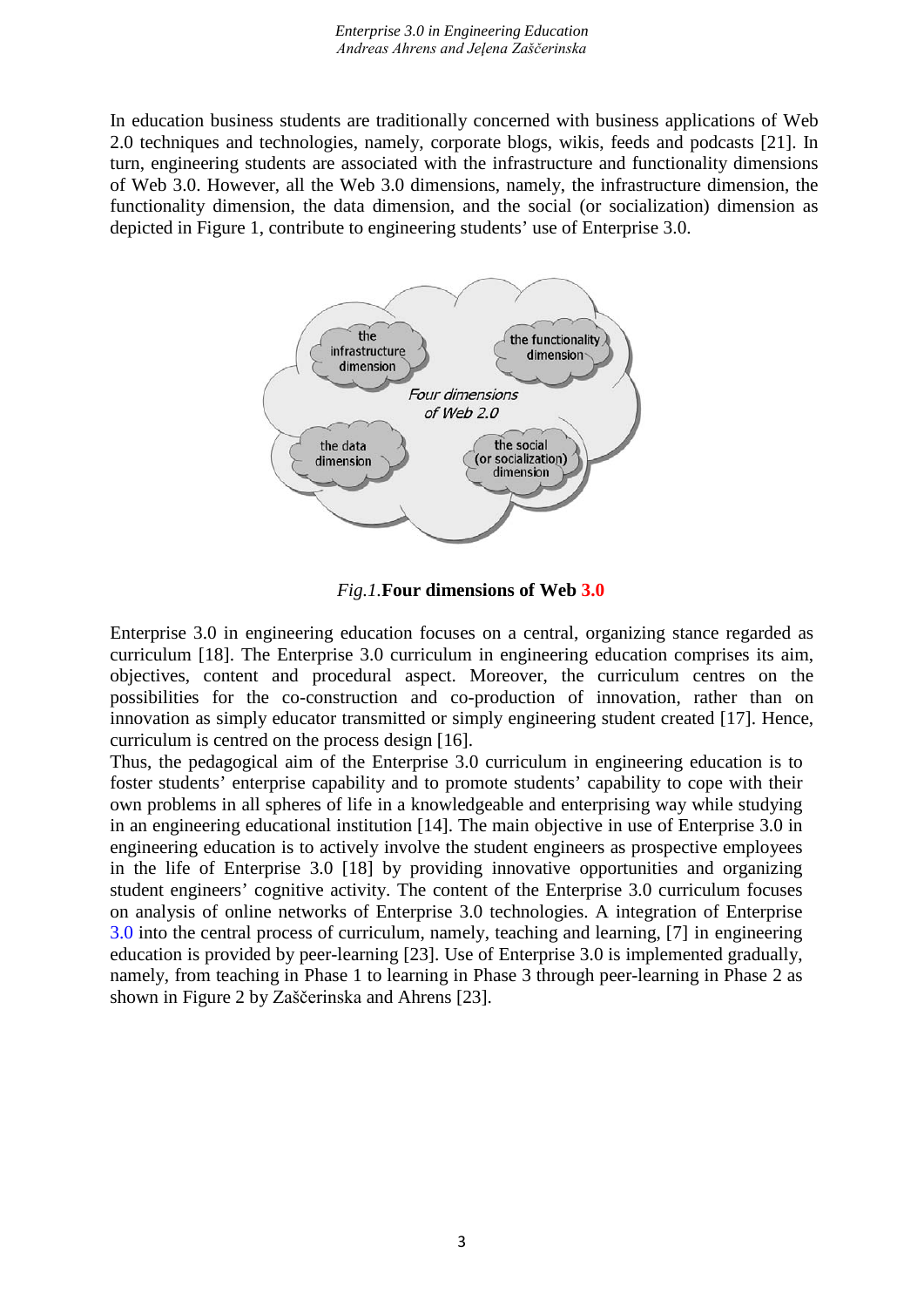

*Fig.2.* **Phases of use of Enterprise 3.0 in engineering education**

Phase 1 of the implementation of Enterprise 3.0 is aimed at a safe environment for all the students considering the essence of constructive social interaction and its organizational regulation. The present phase of use of Enterprise 3.0 is organized in a frontal way involving the students to participate.

Phase 2 of the implementation of Enterprise 3.0 is designed for the students' analysis of an open professional problem situation and their search for a solution. The present phase of use of Enterprise 3.0 involves the students to act in peers. A variety of teaching/learning techniques and/or activities with use of Enterprise 3.0 is provided by role plays, simulations, dialogues, prepared talks, discussions, and communication games and information-gap activities [22].

Phase 3 of the implementation of Enterprise 3.0 emphasizes the students' self-regulation with use of assessment of the process and self-evaluation of the results. The students present their self-evaluation by the end of each class.

Thus, student engineers' use of Enterprise 3.0 is centred on peer-learning to promote sustainable incorporation of Enterprise 3.0 into engineering education.

## **4. Empirical Research**

#### **4.1. Research Methodology**

This study is oriented towards the revealing of effectiveness of the Enterprise 3.0 curriculum to improve the learners' use of Enterprise 3.0. Its topicality is determined by ever-increasing flow of information in which an important role is laid to Enterprise 3.0 as a means of getting information and gaining experience.

An explorative research aimed at developing hypotheses, which can be tested for generality in following studies [11] has been used in the research. The study consisted of the following stages: exploration of the context of use of Enterprise 3.0 through thorough analysis of the documents, analysis of the students' feedback regarding their needs in use of Enterprise 3.0, data processing, analysis and data interpretation, analysis of the results and elaboration of conclusions and directions of further studies.

Student engineers' needs serve as criteria of use of Enterprise 3.0 in engineering education. Need is defined by the reasons for which the student is learning, which will vary from study purposes such as following a course in Enterprise 3.0 to work purposes such as participating in business and/or working in an entreprise that are the starting points which determine the content to be taught [6].

Analysis of the students' feedback regarding their needs in Enterprise 3.0 was based on the following questionnaire: Question 1: Do you know the concept of Enterprise 3.0? Question 2: Do you use Enterprise 3.0 for your individual purposes? Question 3: Do you use Enterprise 3.0 for your organizational purposes? Question 4: Do you use Enterprise 3.0 for your professional purposes? Question 5: Do you participate in activities for your professional development, namely, education, in-service training and/or learning, in use of Enterprise 3.0?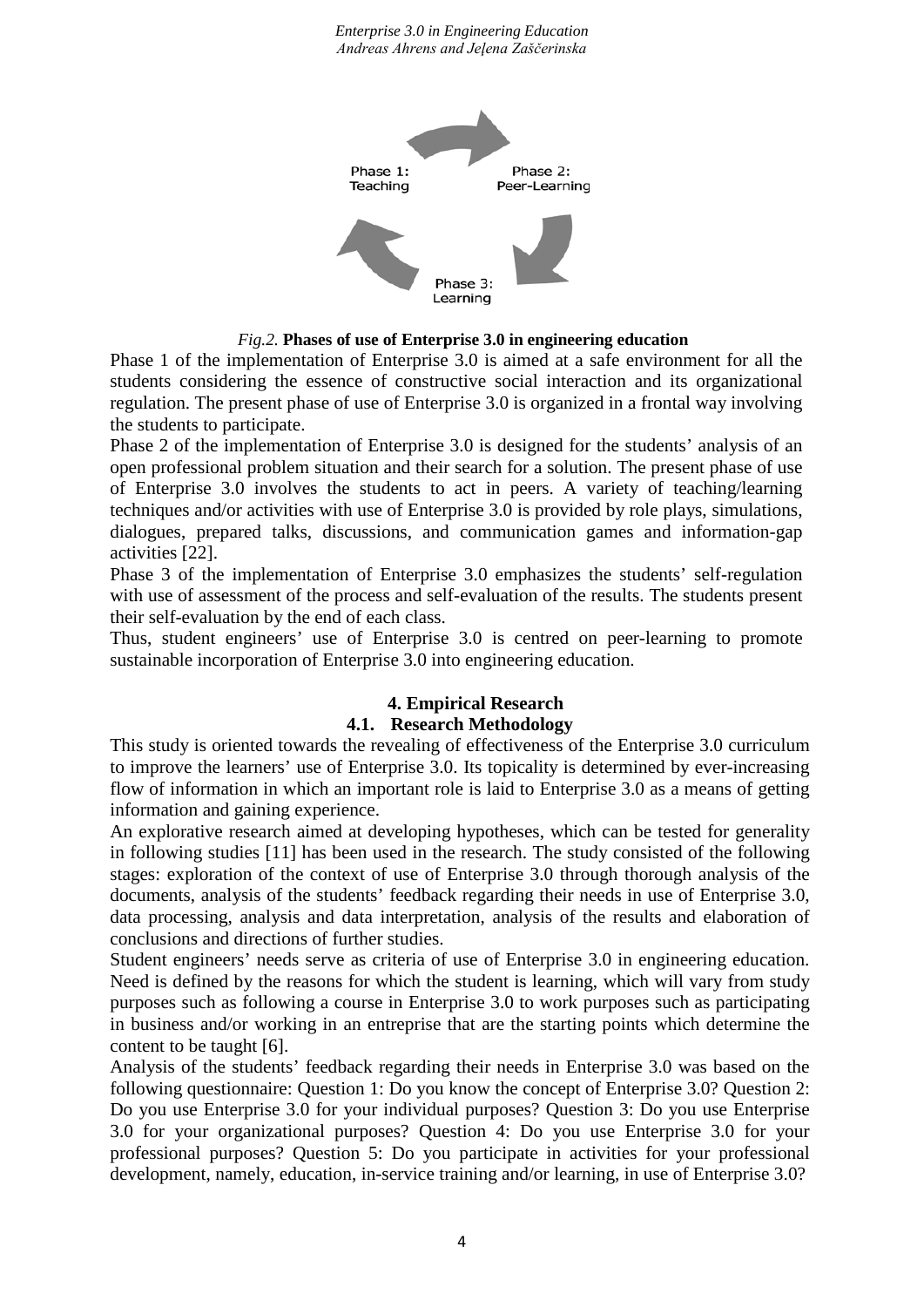The evaluation scale of five levels for each question is given where "1" means "disagree" and low level of experience in use of Enterprise 3.0 technologies and "5" points out "agree" and high level of use of Enterprise 3.0 technologies.

It should be mentioned that the emphasis of the System-Constructivist Theory on the subjective aspect of human being's point of view and experience that plays the central role in a knowledge construction process does not allow analyzing students' needs in Enterprise 3.0 objectively: human beings do not always realize their experience and their wants in use of Enterprise 3.0.

#### **4.2 Respondents of the Research**

The present empirical study conducted during the implementation of the Enterprise 3.0 curriculum in the Web 2.0 module within Sixth Baltic Summer School *Technical Informatics and Information Technology* at Kaunas Technical University, Kaunas, Lithuania, August 13- 28, 2010 involves the sample of 28 participants.

All 28 participants of Sixth Baltic Summer School *Technical Informatics and Information Technology* have got Bachelor or Master Degree in different fields of Computer Sciences and working experience in different fields. The International Summer School offers special courses to support the internationalization of education and the cooperation among the universities of the Baltic Sea Region. The aims of Baltic Summer Schools *Technical Informatics and Information Technology* are determined as preparation for international Master and Ph.D. programmes in Germany, further specialization in computer science and information technology and learning in a simulated environment. Baltic Summer School *Technical Informatics and Information Technology* does not contain a special module on Enterprise 3.0. The Summer School *Technical Informatics and Information Technology* contains a special module on Web 2.0.

The Web 2.0 module examines the advantages and problems of this technology, namely, architecture and management, protocol design, and programming, which makes new social communication forms possible. The Web 2.0 module does not reveal the concept of Enterprise 3.0. However, the Web 2.0 module comprises Enterprise 3.0 technologies, namely, online networks.

The 28 participants of Sixth Baltic Summer School *Technical Informatics and Information Technology* are with different cultural backgrounds and with diverse educational approaches from different countries, namely, Latvia, Lithuania, Estonia, Russia, Great Britain, China, India, Nigeria, Romania and Mexico. Whereas cultural similarity aids mutual understanding between people [20], the students' different cultural and educational backgrounds contribute to successful learning and become an instrument of bringing the students together more closely under certain conditions, namely, appropriate materials, teaching/learning methods and forms, motivation and friendly positioning of the educator [1]. The group of 28 participants of the Sixth Baltic Summer School *Technical Informatics and Information Technology* is multicultural.

### **4.3 Findings of the Research**

Between the pre- and post-survey of the participants' use of Enterprise 3.0 the Enterprise 3.0 curriculum was implemented in the Web 2.0 module within the Sixth Baltic Summer School *Technical Informatics and Information Technology*.

After having implemented the Enterprise 3.0 curriculum, the results of two surveys of the participants' experience in use of Enterprise 3.0 within the Sixth Baltic Summer School 2010 demonstrate the positive changes in comparison with the pre-survey: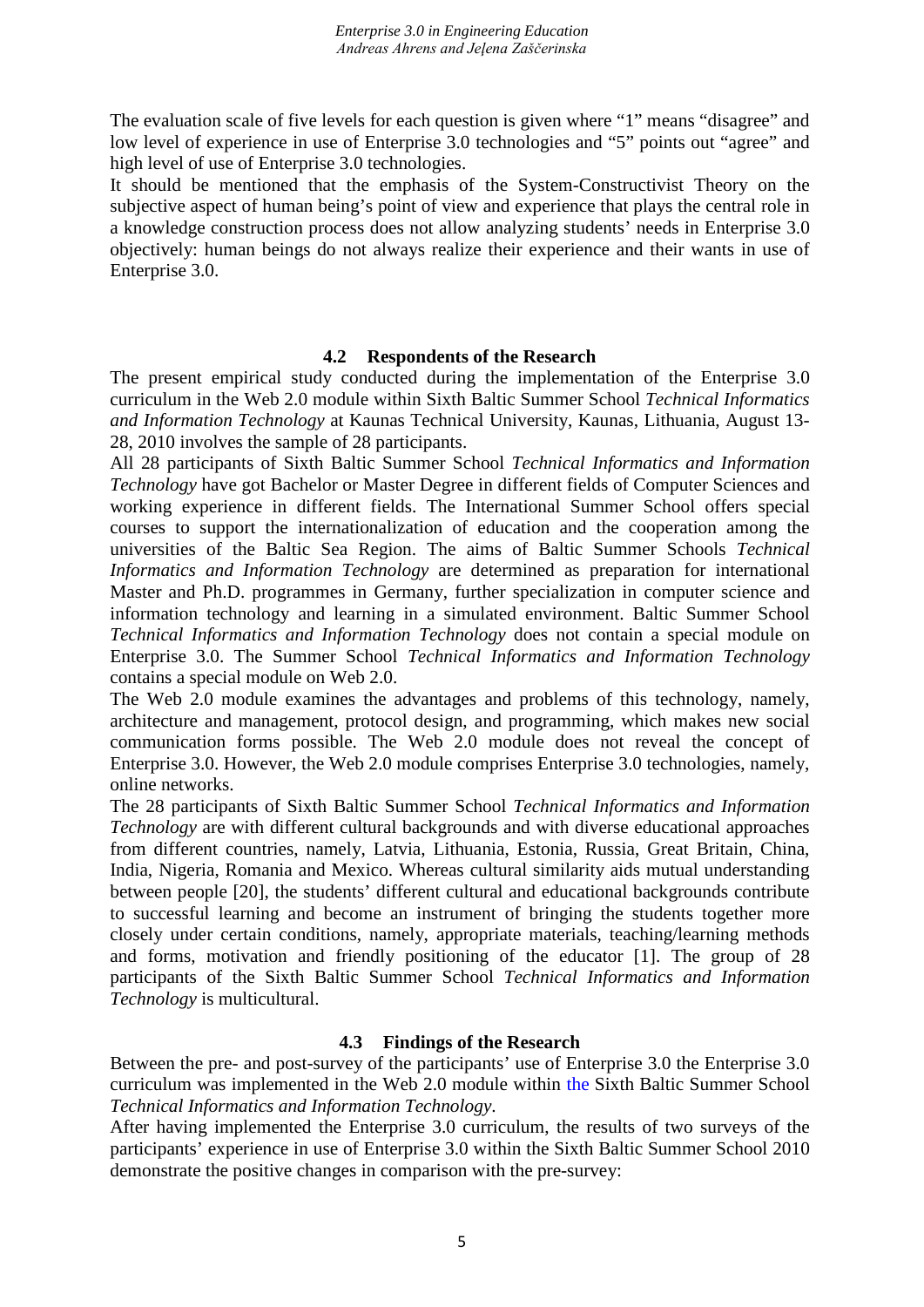- the level of the participants' experience in terms of knowledge of the concept of Enterprise 3.0 has been enriched,
- the level of the participants' experience in terms of use of Enterprise 3.0 for individual needs, for organizational and professional needs increased and
- the level of the participants' experience in terms of participation in activities for professional development, namely, education, in-service training and/or learning, in use of Enterprise 3.0 has been improved.

The *Mean* results of the descriptive statistics highlighted in Table 1 demonstrate that the level of the students' use of Enterprise 3.0 has increased in the post-survey (3,28) in comparison with the pre-survey (1,68)*.*

*Table 1*.

#### **Mean analysis of the pre- and post-surveys carried out with the participants of the Baltic Summer School 2010**

| <b>Question</b> | <b>Pre-survey</b> | Post-survey |
|-----------------|-------------------|-------------|
|                 | 1,86              | 3,25        |
|                 | 1,75              | 3,44        |
| ◠               | 1,54              | 3,33        |
|                 | 1,57              | 3,16        |
|                 | 1,68              | 3,21        |
| <b>Total</b>    | 1,68              | 3,28        |

The comparison of the *Standard Deviation* (Std. Deviation) results as shown in Table 2 reveals that the scores of the post-survey are spread wider than the scores in the pre-survey.

*Table 2.*

### **Standard Deviation analysis of the pre- and post-surveys carried out with the participants of the Baltic Summer School 2010**

| <b>Question</b> | <b>Pre-survey</b> | Post-survey |
|-----------------|-------------------|-------------|
|                 | 1,85              | 2,35        |
|                 | 1,14              | 2,40        |
| 2               | 1.99              | 2,39        |
|                 | 1,57              | 2,19        |
|                 | 1,96              | 2,31        |
| mean            | 1,70              | 2,33        |

Hence, the results of *Mean* and *Standard Deviation* within the surveys of the students' feedback regarding their needs in Enterprise 3.0 reveal that most of answers are concentrated around Level 2 and 3. Thus, there is a possibility to increase the engineering students' use of Enterprise 3.0 within Web technologies.

#### **Conclusions**

The findings of the research allow drawing the conclusions that the Enterprise 3.0 curriculum is effective to contribute to the students' use of Enterprise 3.0 in engineering education. Hence, the Enterprise 3.0 curriculum for the development of students' use of Enterprise 3.0 influences and determines the students' success or failure for acquiring tertiary engineering education and profession as illustrated in Figure 3.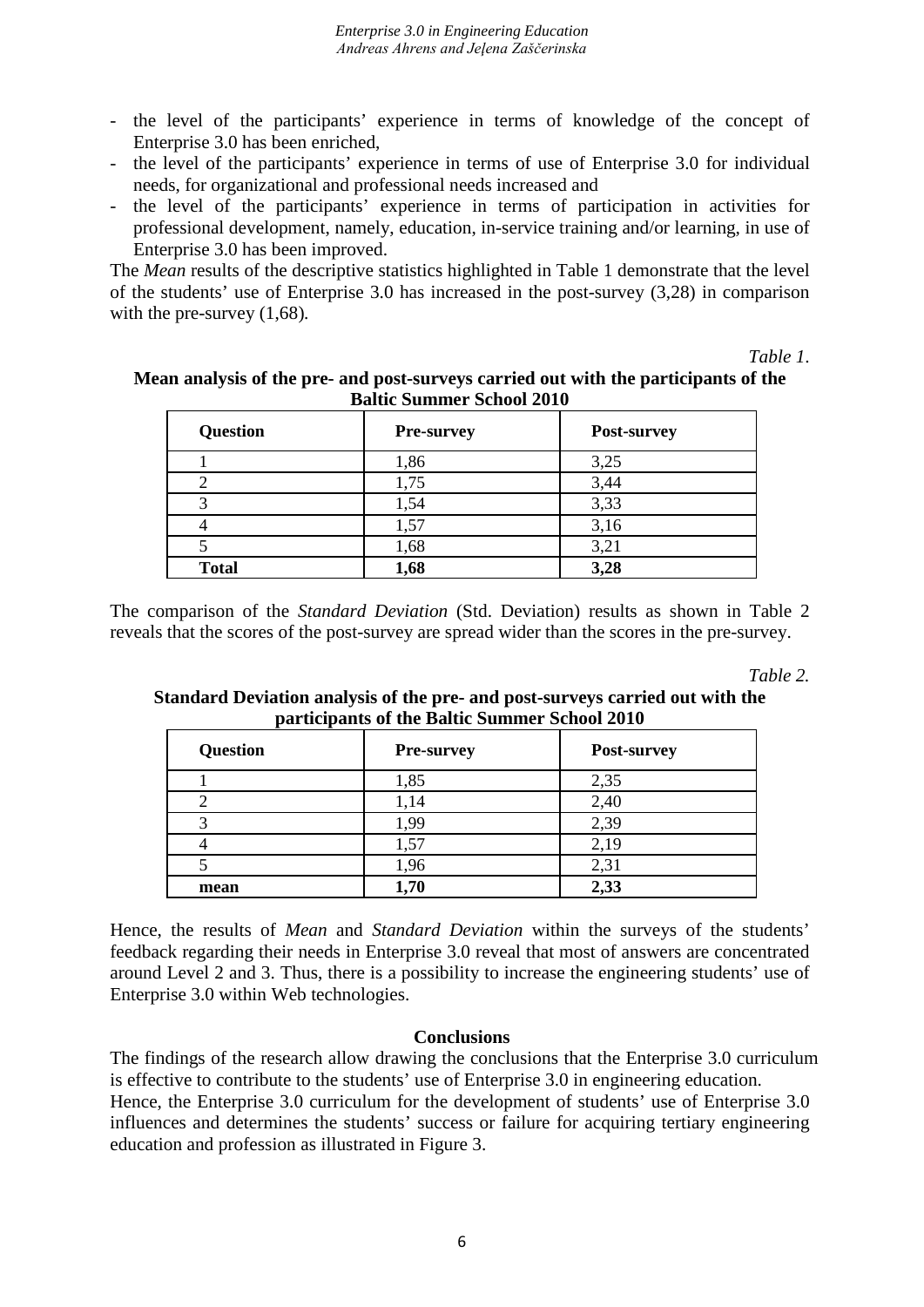Thus, it might be stressed that the Enterprise 3.0 curriculum is efficient if it provides student's learning outcomes:

- if the development of students' experience in use of Enterprise 3.0 is supported by the Enterprise 3.0 curriculum centred on peer-learning, students better attain learning outcomes, and
- if students' needs are met and a support system is created that would secure their learning outcomes, students demonstrate better results.



*Fig.3.* **Successful use of the Enterprise 3.0 curriculum for the development of engineering students' use of Enterprise 3.0**

The present research has *limitations*. Use of Enterprise 3.0 in the Sixth Baltic Summer School was studied paying attention to the students' feedback regarding their needs. Another limitation is the empirical study conducted by involving the master students of one tertiary institution. Therein, the results of the study cannot be representative for the whole area. As well as the empirical study outlines the opportunities of the development of students' use of Enterprise 3.0. Nevertheless, the results of the research, namely, the Enterprise 3.0 curriculum and the explorative research, may be used as a basis of the development of students' use of Enterprise 3.0 at master level of other tertiary institutions. Moreover, if the results of other Baltic Summer Schools had been available for analysis, different results could have been attained. There is a possibility to continue the study.

Enterprise 3.0 demonstrated the technology of online networks to assemble and manage large communities with a common interest in peer contribution, where organisations and enterprises have made use of the potential of Web 3.0 with single solutions such as online networks. However, Enterprise 4.0 will be derived from the full application of Web 4.0 concepts such as ambient intelligence, WebOS or Web operating system, artificial intelligence, rather than Web 3.0 point solutions. This remains as an open point for the future as depicted in Figure 4.



Collaborate, disseminate and apply online